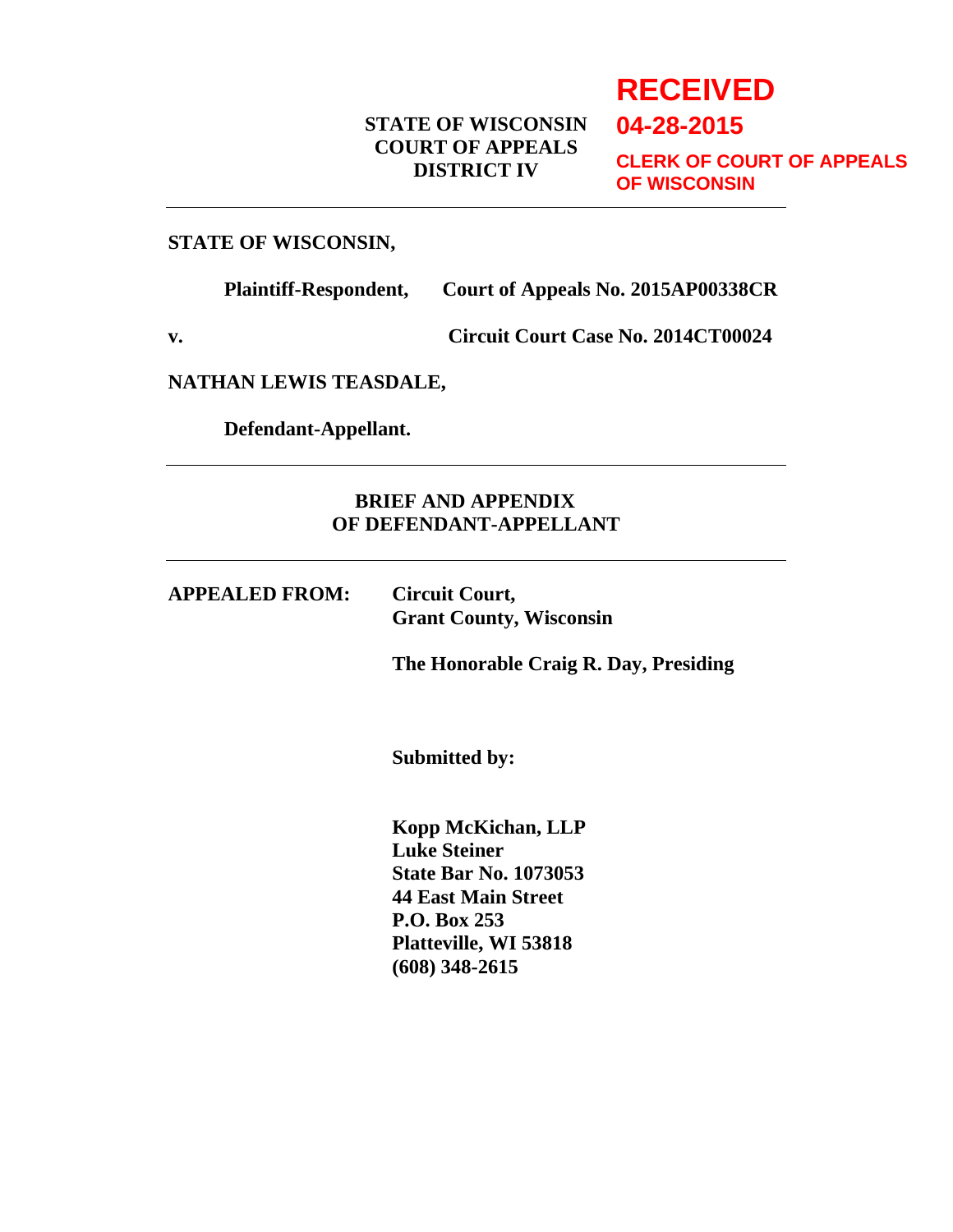# **TABLE OF CONTENTS**

|     |                                                                                                                                                                                                                               | $\mathbf{1}$         |
|-----|-------------------------------------------------------------------------------------------------------------------------------------------------------------------------------------------------------------------------------|----------------------|
|     | STATEMENT ON ORAL ARGUMENT AND PUBLICATION.                                                                                                                                                                                   | $\mathbf{1}$         |
|     |                                                                                                                                                                                                                               | $\mathbf{1}$         |
|     |                                                                                                                                                                                                                               | $\overline{2}$       |
|     |                                                                                                                                                                                                                               |                      |
| I.  | THERE WERE INSUFFICIENT FACTS FOR THE<br>TRIAL COURT TO CONCLUDE THAT THE<br>ARRESTING OFFICER MADE A REASONABLE<br>MISTAKE OF FACT TO ESTABLISH THE<br><b>REASONABLE SUSPICION OR PROBABLE</b><br>CAUSE FOR THE TRAFFIC STOP | 3<br>3               |
|     | <b>B.</b><br>C.                                                                                                                                                                                                               | $\overline{4}$<br>8  |
| II. | HEIEN'S NEW RULE, WHICH PERMITS<br><b>REASONABLE MISTAKES OF LAW TO FORM</b><br>THE BASIS FOR A SEIZURE, DOES NOT<br>SUPPORT THE TRAFFIC STOP, IN THE<br>IMMEDIATE ACTION, BECAUSE THE<br>DEPUTY'S MISTAKE OF LAW WAS NOT     |                      |
|     |                                                                                                                                                                                                                               | 10<br>10<br>11<br>12 |
|     |                                                                                                                                                                                                                               | 13                   |
|     |                                                                                                                                                                                                                               | 100                  |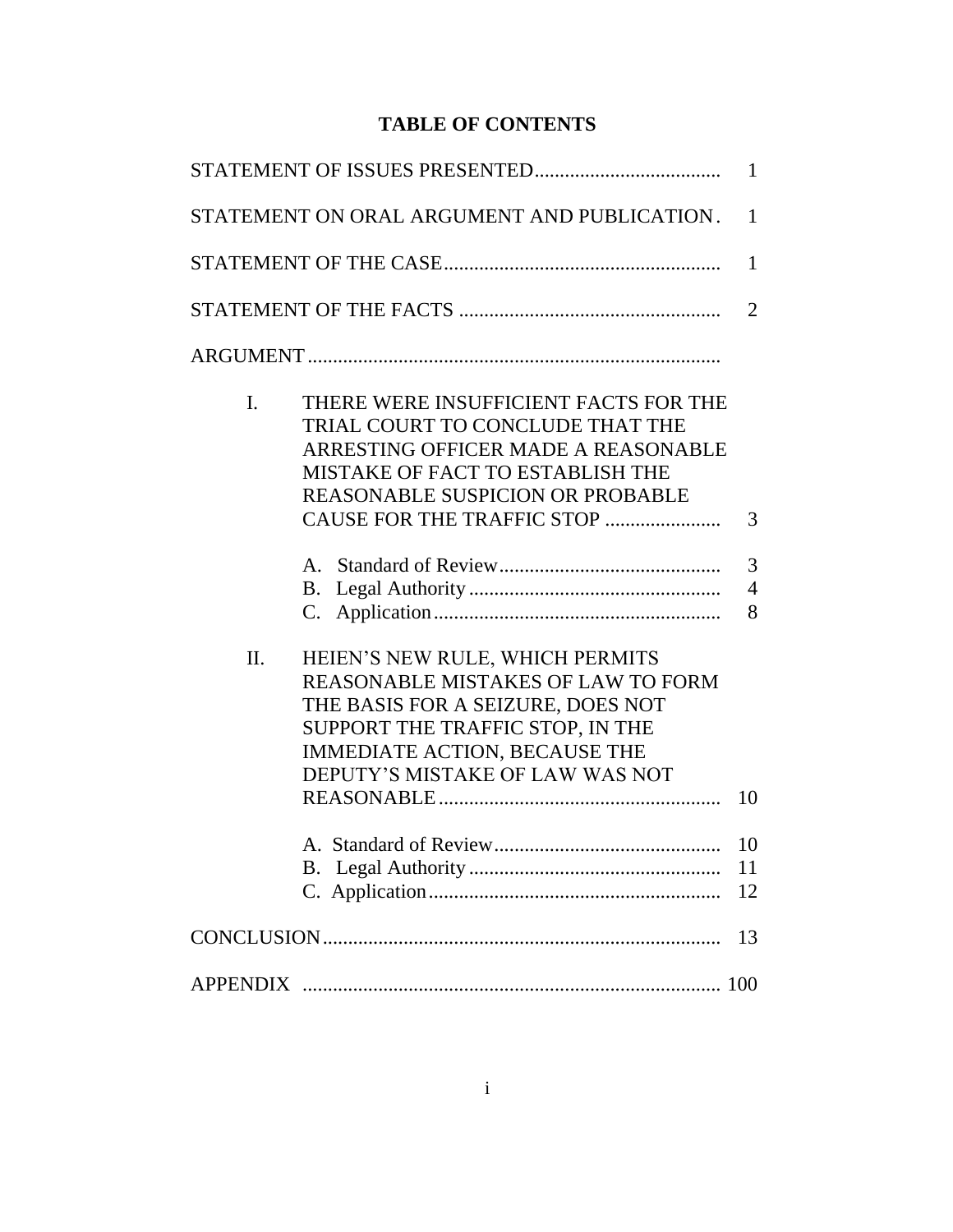| Page(s)<br>Case(s)                                                                               |                |
|--------------------------------------------------------------------------------------------------|----------------|
|                                                                                                  | 5              |
| 574 U.S. 135 S.Ct. 530 (2014)                                                                    |                |
| 159 Wis. 2d 91, 464 N.W.2d 427 (Ct. App. 1990)                                                   |                |
| 2004 WI 4, 268 Wis. 2d 77, 674 N.W.2d 526                                                        | 10             |
| 5,6<br>226 Wis. 2d 1, 594 N.W.2d 412,<br>(affirmed, 2000 WI 23, 233 Wis. 2d 278, 607 N.W.2d 630) |                |
| 2004 WI 108, [24, 274 Wis. 2d 540, 683 N.W.2d 1                                                  | 4              |
| 3, 4<br>2009 WI 37, 317 Wis. 2d 118, 765 N.W.2d 569                                              |                |
| 2001 WI 21, 241 Wis. 2d 631, 623 N.W.2d 106                                                      | $\overline{4}$ |
| 2002 WI App 306, 258 Wis. 2d 395, 655 N.W.2d 462                                                 |                |
|                                                                                                  | 4              |
| 683 F.3d 861 (7th Cir. 2012)                                                                     | 5              |
| Statute(s)                                                                                       |                |
|                                                                                                  | $\mathbf{1}$   |
|                                                                                                  |                |

# **TABLE OF AUTHORITIES**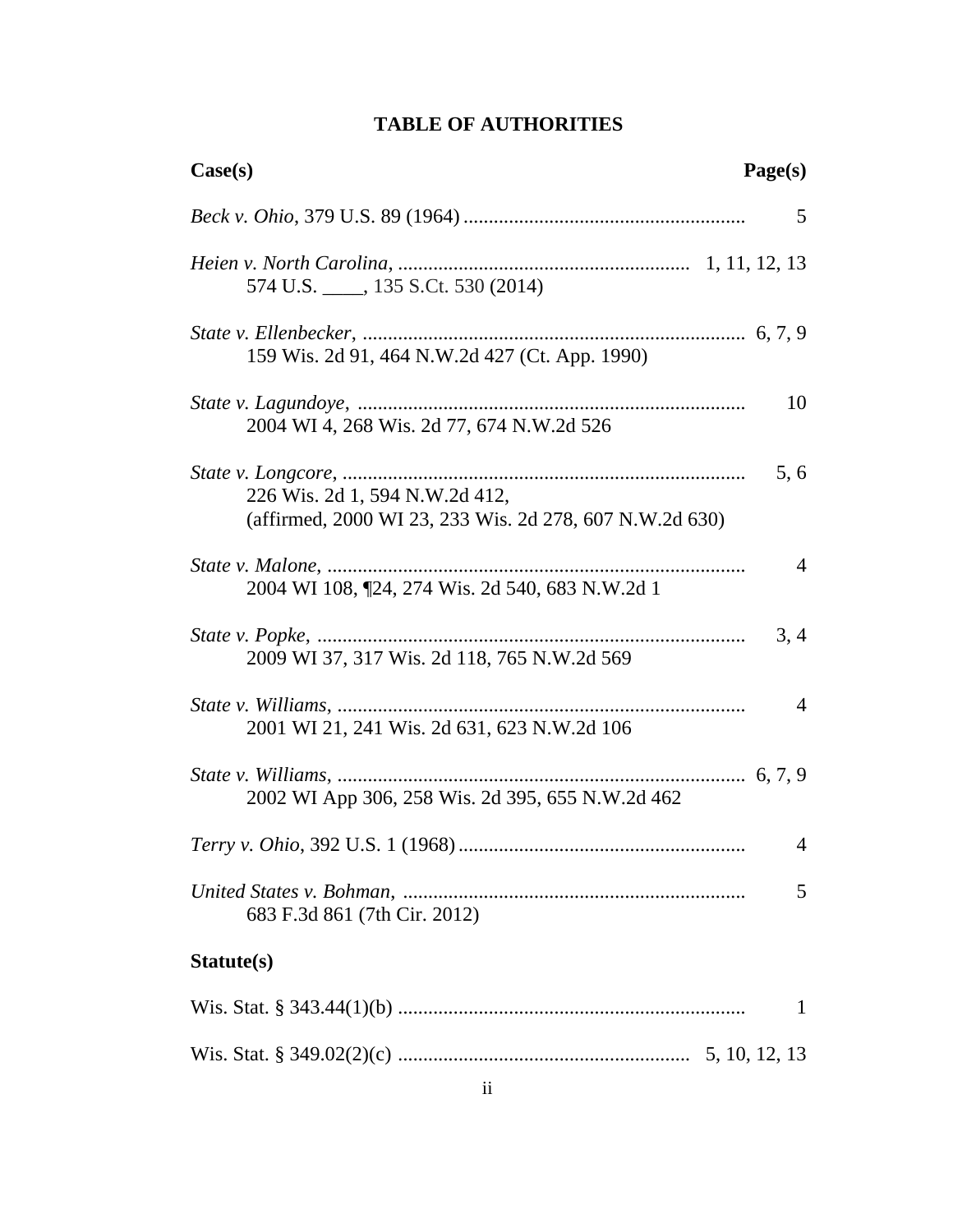#### **STATEMENT OF ISSUES PRESENTED**

- I. Whether the trial court correctly concluded that the traffic stop was based on the arresting officer's reasonable mistake of fact, *i.e.*, that the officer reasonably believed the vehicle the Defendant was operating was a Pontiac Sunfire, rather than a Chevrolet Cavalier, and thus, whether the officer had probable cause or reasonable suspicion to make the traffic stop.
- II. Whether the trial court should have properly concluded that the traffic stop was based on a mistake of law, not a reasonable mistake of fact. If so, whether under *Heien v. North Carolina*, 574 U.S. \_\_\_\_, 135 S.Ct. 530 (2014), (decided on December 15, 2014) the arresting officer's mistake of law was reasonable.

#### **STATEMENT ON ORAL ARGUMENT AND PUBLICATION**

Oral argument would only be appropriate if deemed necessary to

more fully express the issues presented.

Publication is not requested per Wis. Stat. § 809.23(1)(b)4.

### **STATEMENT OF THE CASE**

On February 17, 2014, the Grant County District Attorney's Office filed a Criminal Complaint charging Nathan Teasdale with Operating a Motor Vehicle While Revoked, contrary to Wis. Stat. § 343.44(1)(b), following the Defendant's arrest on February 14, 2014. (R. 1 at 1; App. 101). On May 27, 2014, the Defendant filed a Motion to Suppress, challenging the legality of the traffic stop that led to the Defendant's arrest. (R. 6 at 2; App. 106). The court held a hearing on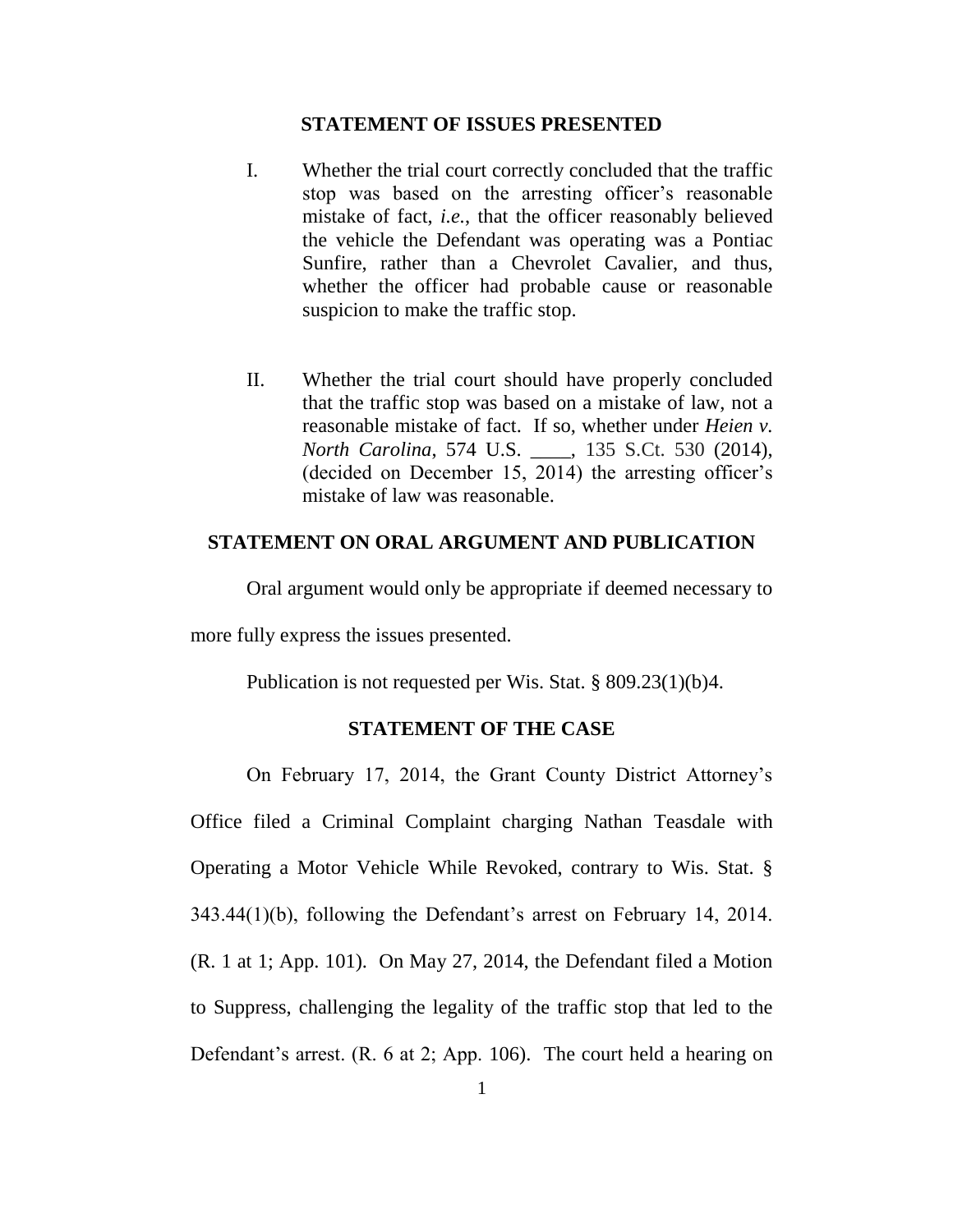Teasdale's Motion on June 17, 2014 and denied the Motion. (R. 16; App. 126 at 18:7). On November 25, 2014, Teasdale pled guilty to the charged offense, the court accepted the plea, convicted Teasdale, and sentenced him to 6 months in jail. (R. 9; App. 107). Teasdale appeals the denial of his Motion to Suppress and his subsequent conviction.

#### **STATEMENT OF THE FACTS**

On Friday, February 14, 2014, at approximately 7:17 p.m., Deputy Duane Jacobson of the Grant County Sheriff's Office pulled Nathan Teasdale over, suspecting that the license plates on the vehicle driven by Teasdale belonged to another vehicle. (R. 1 at 3; App 103). The Defendant was driving a teal Chevrolet Cavalier and the license plate registration information available to Deputy Jacobson indicated the license plate belonged on a red Chevrolet Cavalier. (R. 1 at 3; App. 103; R. 16; App. 110 at 2:10-12). Deputy Jacobson testified that he believed the vehicle the Defendant was driving was a Pontiac Sunfire, rather than a Chevrolet Cavalier. (R. 1 at 3; App. 103; R. 16; App. 110 at 2:6-8). Deputy Jacobson acknowledged in his testimony that he observed no traffic violations that might have otherwise justified the traffic stop. (R. 16; App. 112 at 4:17-19). During Deputy Jacobson's initial contact with Teasdale, before the Deputy returned to his squad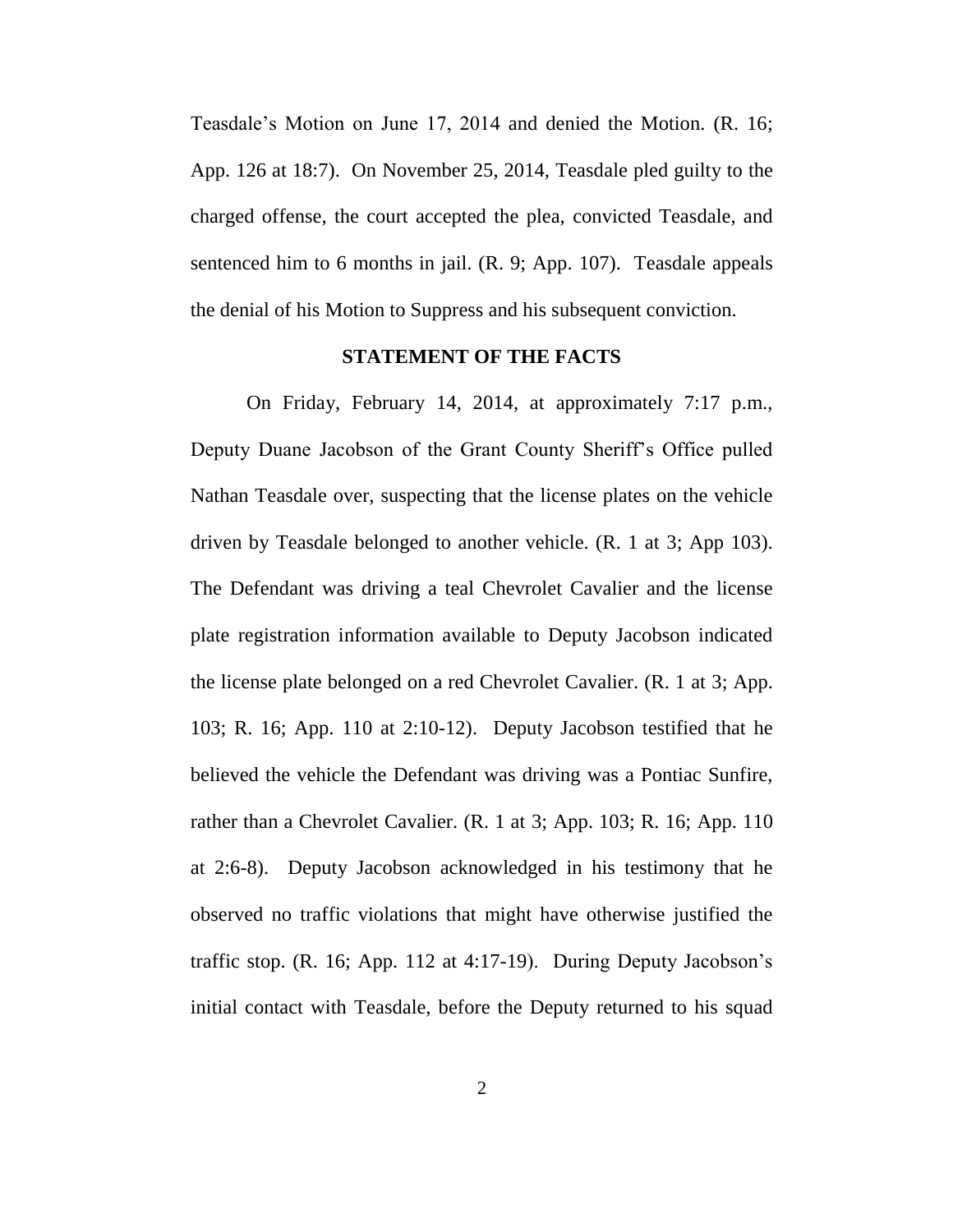car, Teasdale informed Jacobson that he did not have a valid driver's license. (See R. 16; App. 120 at 12:6-7).

Deputy Jacobson acknowledged that the vehicle Teasdale was driving was actually a Chevrolet Cavalier, which matched the registration information. (R. 16; App. 111 at 3:1-3; 3:7-8). Deputy Jacobson also acknowledged that Chevrolet Cavaliers and Pontiac Sunfires are similar looking vehicles (R. 16; App. 110 at 2:20-22). Apart from being similar looking models, Deputy Jacobson did not testify to any specific observations that led him to believe that the vehicle was a Pontiac Sunfire, prior to conducting the traffic stop. (See gen. R. 16; App. 108-127).

### **ARGUMENT**

**I. THERE WERE INSUFFICIENT FACTS FOR THE TRIAL COURT TO CONCLUDE THAT THE ARRESTING OFFICER MADE A REASONABLE MISTAKE OF FACT TO ESTABLISH THE REASONABLE SUSPICION OR PROBABLE CAUSE FOR THE TRAFFIC STOP.**

### A. **Standard of Review**

Whether there is probable cause or reasonable suspicion to justify a traffic stop is a question of constitutional fact. *State v. Popke*, 2009 WI 37, ¶ 10, 317 Wis. 2d 118, 765 N.W.2d 569. The Court of Appeals applies a two-step standard of review to questions of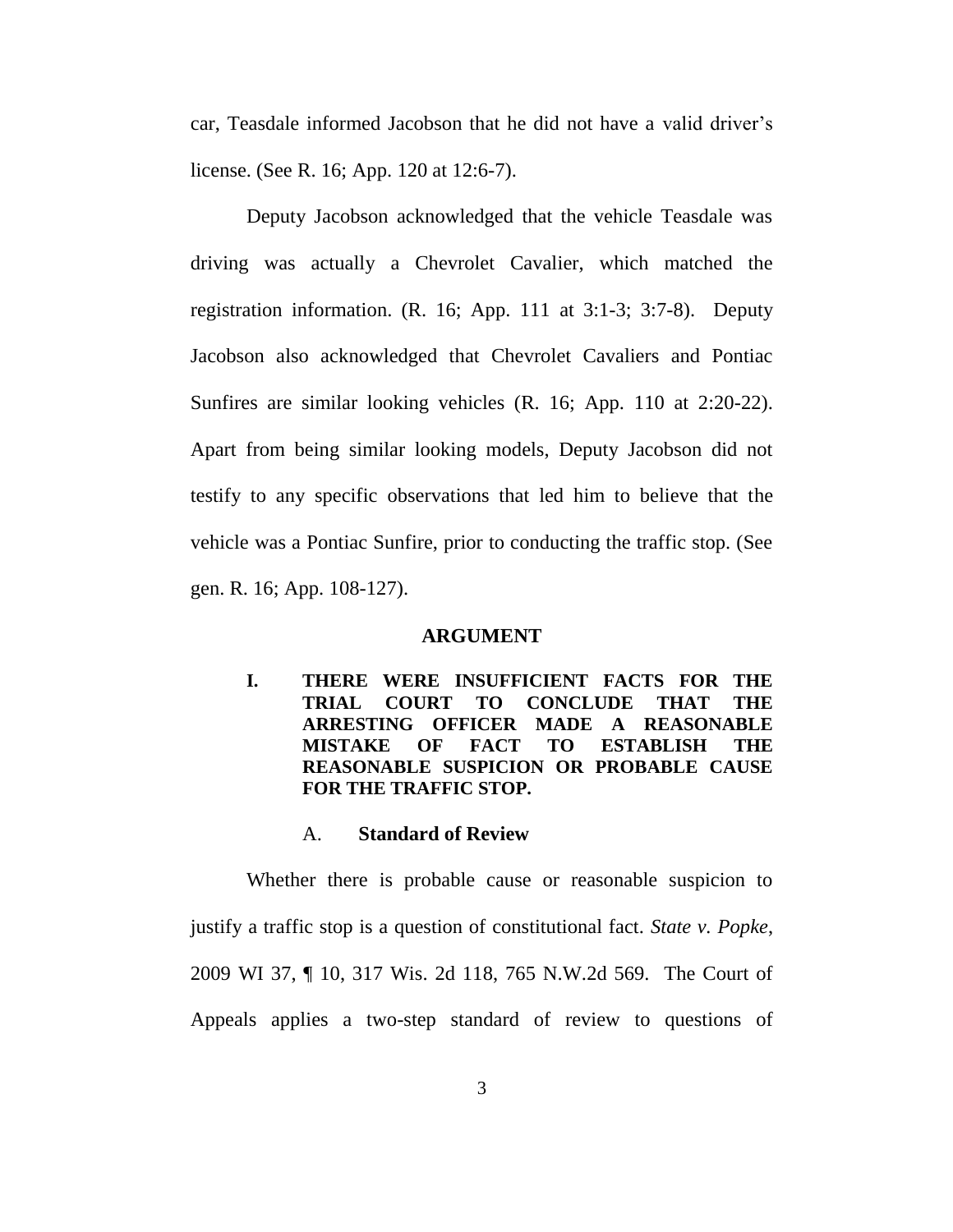constitutional fact. *State v. Williams*, 2001 WI 21, ¶ 18, 241 Wis. 2d 631, 623 N.W.2d 106. First, the Court of Appeals reviews the trial court's findings of historical facts under a clearly erroneous standard. *Popke* at ¶ 10. Then, the Court of Appeals reviews, *de novo*, the application of those facts to constitutional principles. *Id.*

#### B. **Legal Authority**

A traffic stop is a seizure within the meaning of the Fourth Amendment to the United States Constitution, which provides protections against unreasonable searches and seizures. *State v. Malone*, 2004 WI 108, ¶24, 274 Wis. 2d 540, 683 N.W.2d 1. To satisfy the Fourth Amendment to the United States Constitution and Article I, section 11 of the Wisconsin Constitution, a traffic stop must be justified at its inception and must be reasonably related in scope to the circumstances that justified the stop. *Id.*

Traffic stops are analogous to classic *Terry*-stops, which must be supported by more than inchoate suspicions or hunches. In justifying the intrusion of a traffic stop, the officer "must be able to point to specific and articulable facts which, taken together with rational inferences from those facts, reasonably warrant the intrusion. *Terry v. Ohio*, 392 U.S. 1, 21 (1968). "An inchoate and unparticularized suspicion or hunch will not suffice" to justify an investigatory stop. *See*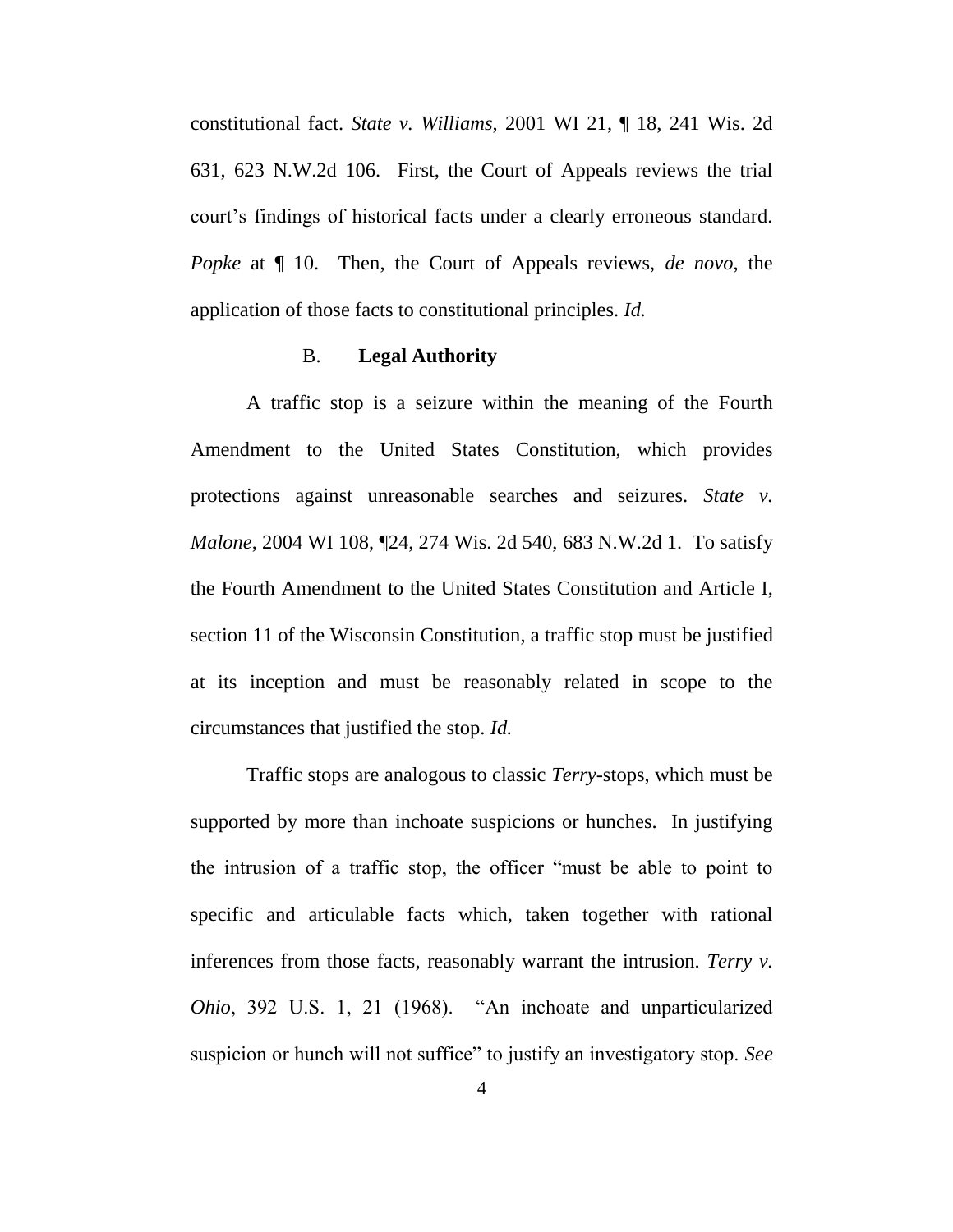*e.g., State v. Fields*, 2000 WI App 218, ¶ 10, 239 Wis. 2d 38, 619 N.W.2d 279; *Brinegar v. United States*, 338 U.S. 160, 174-76 (1949). "'[G]ood faith on the part of the arresting officers is not enough… .' If subjective good faith alone were the test, the protections of the Fourth Amendment would evaporate." *Beck v. Ohio*, 379 U.S. 89, 96-97 (1964) (citation omitted). "[T]he government doesn't point to a single case where the good faith exception applied to a lack of reasonable suspicion and we don't think it does." *United States v. Bohman*, 683 F.3d 861, 866-67 (7th Cir. 2012).

Wis. Stat. § 349.02(2)(c) states, "[A] law enforcement officer may not stop a vehicle solely because the vehicle's color differs from the color stated in the application for registration of that vehicle."

The trial court, in this case, noted that:

A traffic stop made based on a mistake of law is an unreasonable detention, and suppression is the remedy. That's *State v. Long*core. A stop made upon a mistake of fact, a reasonable mistake of fact, is not an unlawful stop and does not lead to suppression.

(R. 16; App. 124 at 16:13-17). The trial court's recitation of the law on suppression, as it relates to mistakes of law and mistakes of fact, was correct at the time of the trial court's comments. *See* sec. II. B., *infra*. A lawful traffic stop cannot be based on an officer's mistake of law and the facts supporting a traffic stop must actually constitute an offense.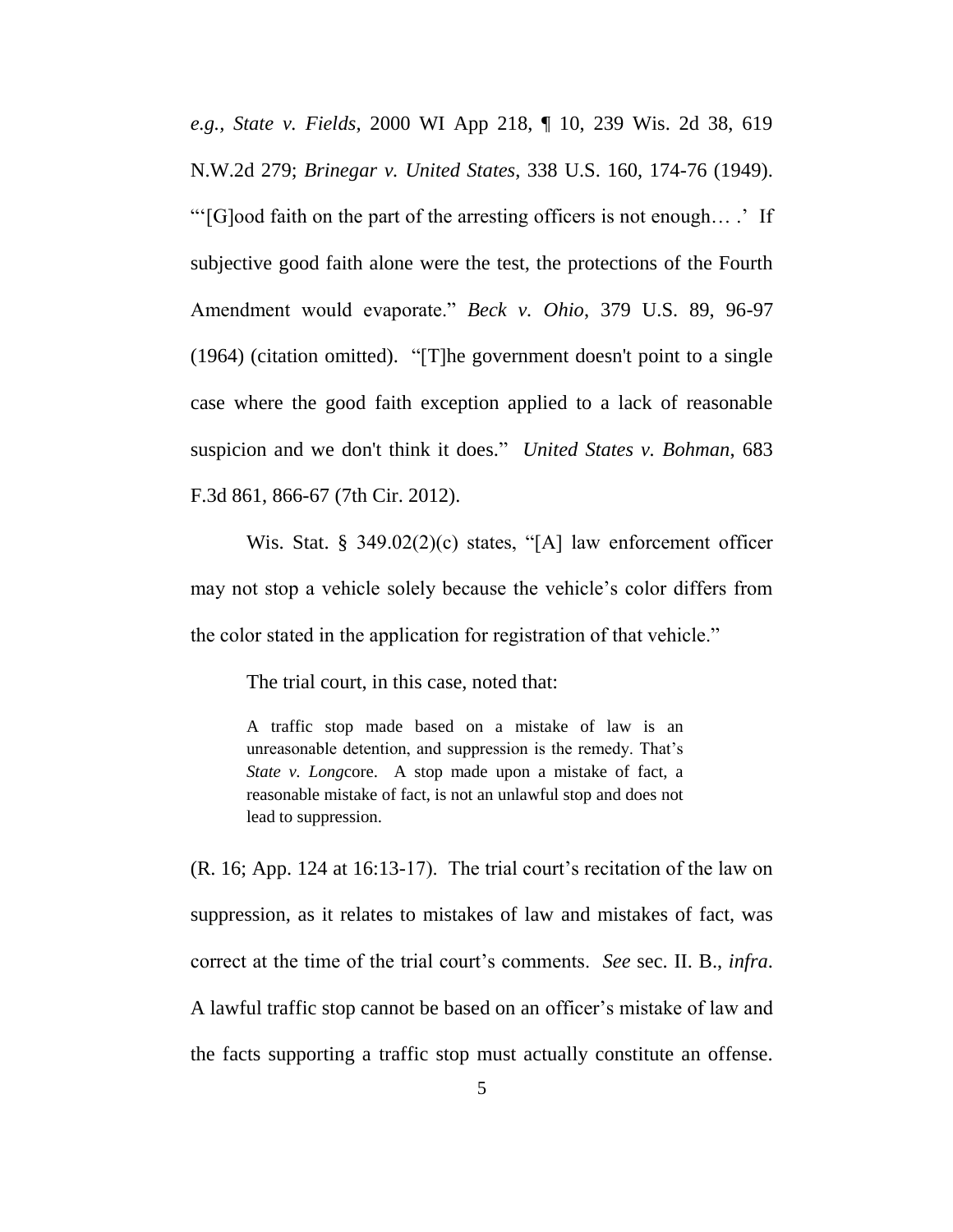*State v. Longcore*, 226 Wis. 2d 1, 594 N.W.2d 412, 416 (*affirmed*, 2000 WI 23, 233 Wis. 2d 278, 607 N.W.2d 630).

In denying Teasdale's Motion, the trial court summarily found a reasonable mistake of fact in the officer's belief that the vehicle Teasdale was driving was a Pontiac Sunfire, rather than a Chevrolet Cavalier. The trial court then went on to determine that it "doesn't probably matter" if the detention was unlawful because an officer has the right to check a detained motorist's driver's license under Wis. Stat. § 343.18. The trial court cited *State v. Ellenbecker* and *State v. Williams* in support of its conclusion that it wouldn't matter whether the traffic stop to which the Defendant was subjected was illegal. In this conclusion, the trial court erred.

*Ellenbecker* involved a State Patrol inspector who encountered a disabled vehicle on the roadside. 159 Wis. 2d 91, 93, 464 N.W.2d 427 (Ct. App. 1990). Upon a routine check of the driver's license status, the inspector found that the driver's license was revoked and incident to his arrest for that offense, a search revealed contraband for which the driver was also criminally charged. *Id.* at 94. While the driver did not need assistance, the court found that because a "motorist-assist" is a lawful police-citizen encounter, under the officer's community caretaker function, the officer's request for the driver's license was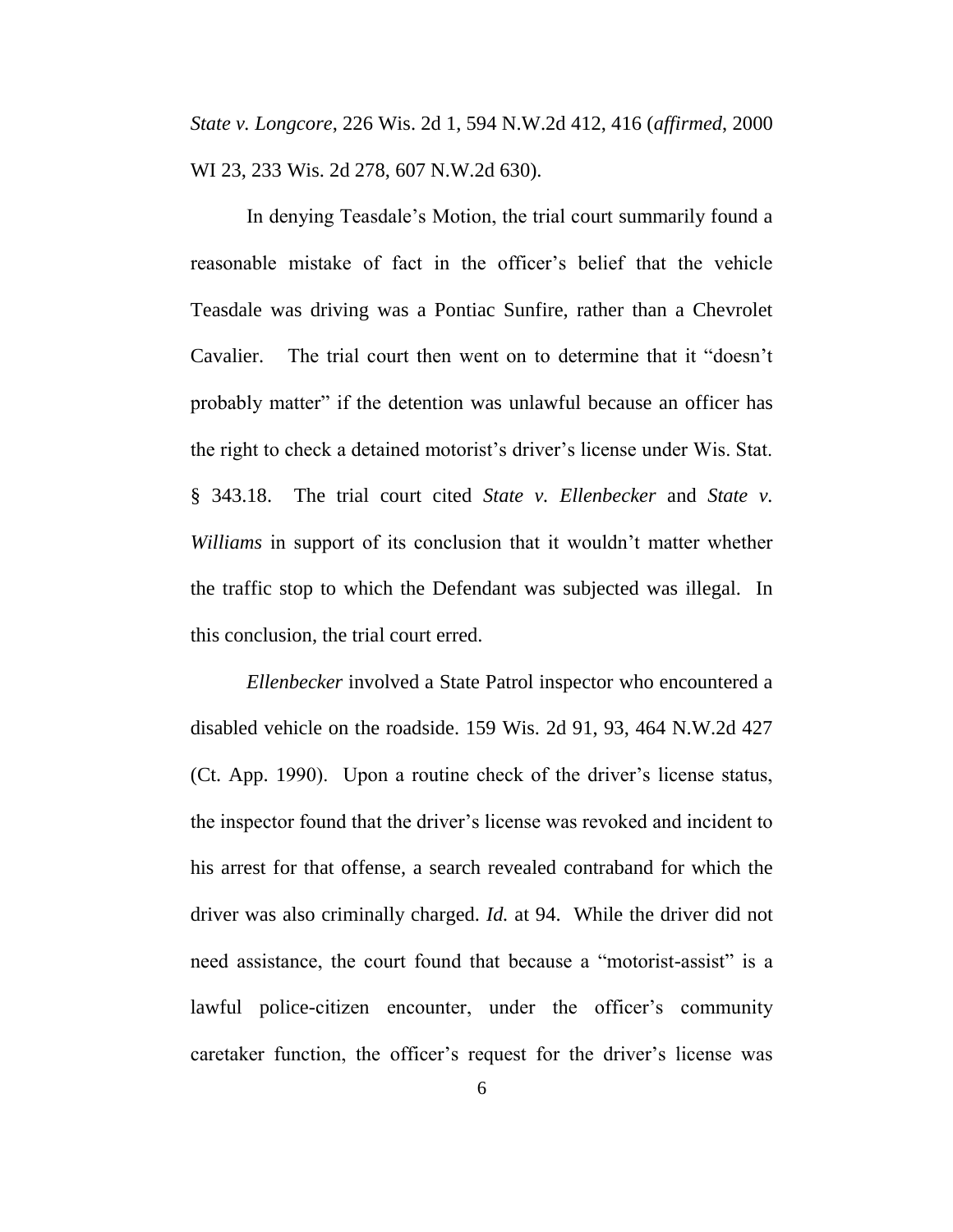reasonable and the information revealed from the license check justified further detention and investigation. *Id.* at 95. "[T]he public interest in permitting an officer to request a driver's license and run a status check during a *lawful* police-driver contact outweighs the minimal intrusion on the driver." *Id.* at 93. (emphasis added). In short, the police-citizen encounter in *Ellenbecker* was justified at its inception.

*Williams* involved officers who received a report of a domestic abuse incident perpetrated by a black male, in his twenties, who drove a dark blue Chevrolet Euro model vehicle with a red pinstripe and tinted windows. 2002 WI App 306, ¶ 2, 258 Wis. 2d 395, 655 N.W.2d 462. A few days later, within a few blocks of the scene of the reported domestic abuse incident, an officer observed a young black male driving a blue Chevrolet Euro model vehicle, with a red pinstripe. *Id.* at ¶ 3. Because of the specific similarities between the vehicle and driver of the reported incident and the proximity of that similar vehicle to the scene of the reported incident, the court found adequate reasonable suspicion for the traffic stop the officer conducted. *Id.* at ¶ 14. It did not matter that the detaining officer quickly discovered that the driver was not the suspect in the previously reported incident. The stop in *Williams* was justified at its inception because there were specific and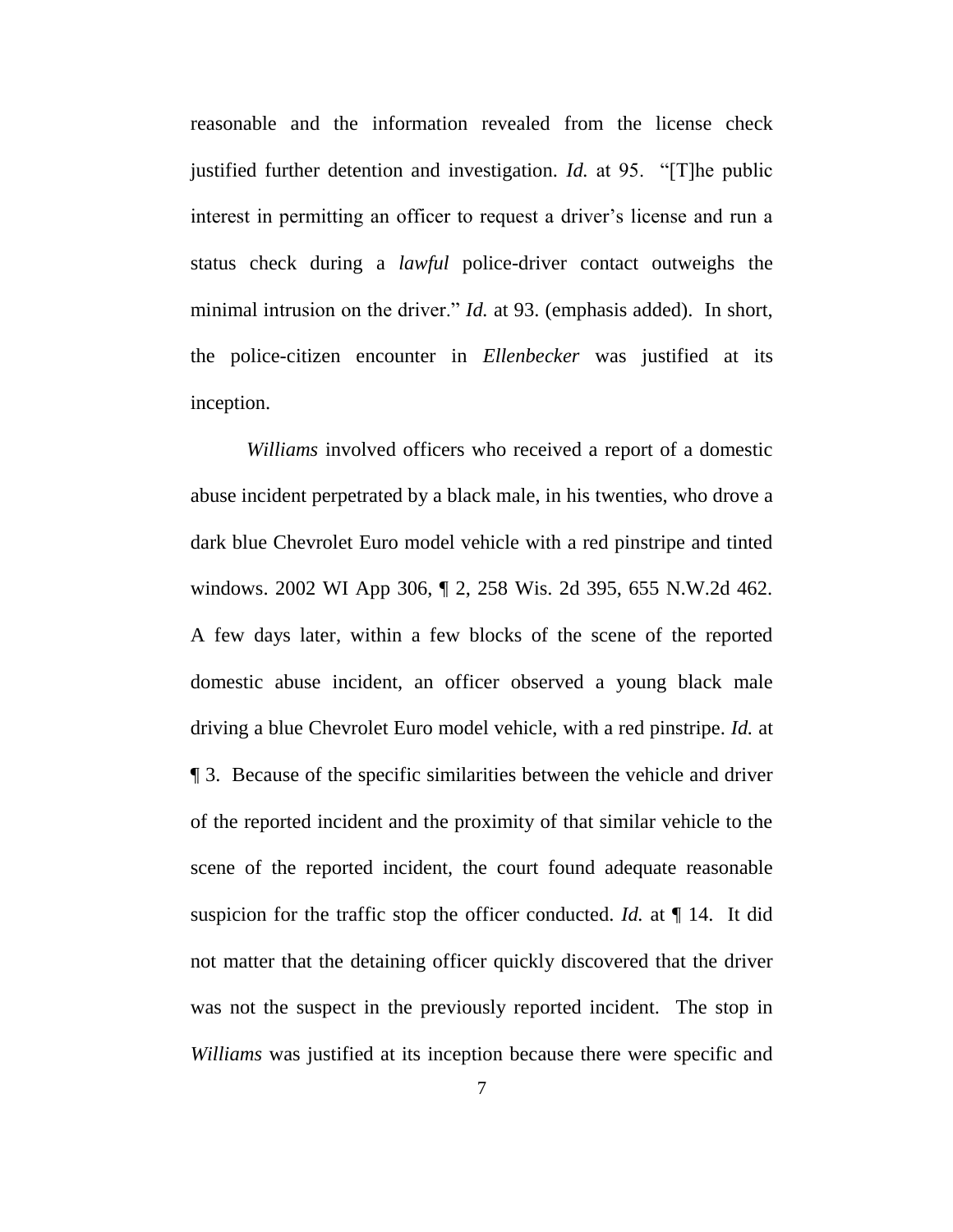articulable facts that made it reasonable for the detaining officer to believe the vehicle and driver were the same as those involved in the previously reported incident.

### C. **Application**

The trial court erred when it found that Deputy Jacobson *reasonably* believed that the vehicle driven by the Defendant was a Pontiac Sunfire, rather than a Chevrolet Cavalier, because Deputy Jacobson did not offer any specific and articulable facts which would warrant that belief or which could colorably render his belief reasonable. The closest Deputy Jacobson came to offering anything at all, much less anything specific, regarding his belief that the vehicle the Defendant was driving was a different make and model from that shown on the registration information available to the officer was to agree Teasdale's counsel, who suggested that the two vehicles look similar. Deputy Jacobson's belief that the vehicle driven by the Defendant was a Pontiac Sunfire, rather than a Chevrolet Cavalier, is conclusory nature and lacks any *objective* indicia to support his *subjective* belief. Deputy Jacobson never reported or testified to any specific and articulable facts that would lead to the conclusion that he *reasonably* believed the vehicle operated by the Defendant was a Pontiac Sunfire, rather than a Chevrolet Cavalier.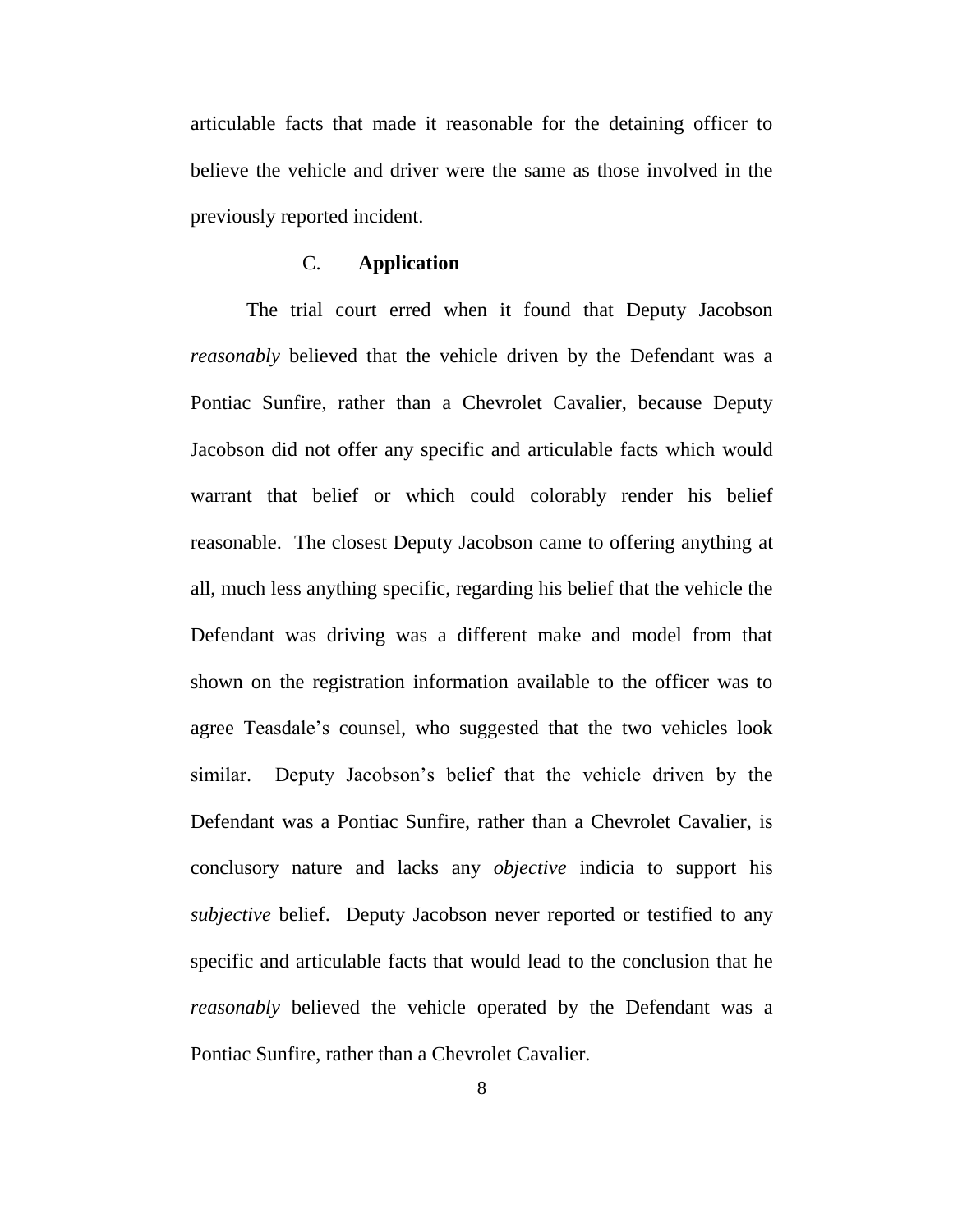The trial court's comments regarding an officer's right to request identification and for the driver's license from the driver of a vehicle subjected to a traffic stop is based on a faulty premise. That premise is that the traffic stop and seizure was justified and legal at its inception. The immediate action is distinguishable because unlike in *Ellenbecker* and *Williams*, in the immediate action, the traffic stop was not justified and was not legal at its inception.

As in the immediate action, *Williams* involved a traffic stop on a vehicle that appeared similar to one police were investigating for a prior report of criminal activity; however, *Williams* involved more. *Williams* involved a driver who matched the description of a suspect who police had reason to believe would be driving a particular vehicle and a demonstrably similar vehicle was observed in the immediate vicinity of the previous reported criminal activity. In the immediate action, Deputy Jacobson only, in conclusory fashion, indicated that he thought the vehicle was a make and model different from that shown on the vehicle's registration records.

The encounter between the officer and the driver in *Ellenbecker* involved the officer engaging in his community caretaker function, which was perfectly reasonable, and the seizure only resulted when the officer asked for the driver's license and thereby became aware of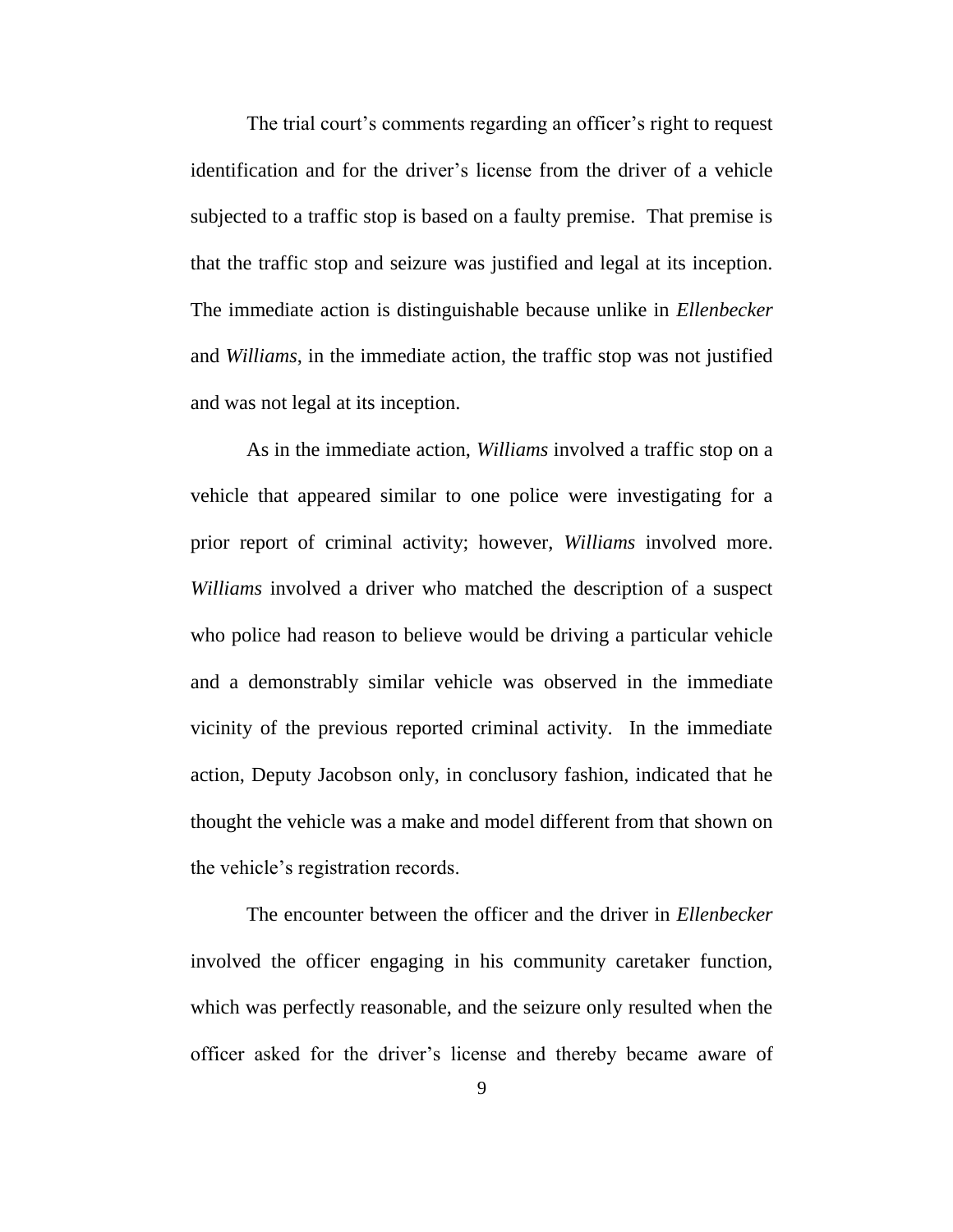additional information that warranted further investigation. The seizure in the immediate action was a law-enforcement investigation from its inception.

Nathan Teasdale respectfully submits that in the absence any specific and articulable facts to support Deputy Jacobson's belief that the make and model of the vehicle Teasdale was driving differed from that shown on the vehicle's registration, the traffic stop was unlawful. In the absence of such facts, the color of the vehicle (teal) not matching the color indicated on the vehicle's registration (red) cannot support the stop, as that runs afoul of Wis. Stat.  $\S$  349.02(2)(c).

**II. HEIEN'S NEW RULE, WHICH PERMITS REASONABLE MISTAKES OF LAW TO FORM THE BASIS FOR A SEIZURE, DOES NOT SUPPORT THE TRAFFIC STOP, IN THE IMMEDIATE ACTION, BECAUSE THE DEPUTY'S MISTAKE OF LAW WAS NOT REASONABLE** 

#### A. **Standard of Review**

"[A] new rule of substantive criminal law is presumptively applied retroactively to all cases, whether on direct appeal or on collateral review." *State v. Lagundoye*, 2004 WI 4, ¶ 12, 268 Wis. 2d 77, 674 N.W.2d 526 (citations omitted). "[W]isconsin follows the federal rule announced in *Griffith v. Kentucky*, 479 U.S. 314, 328 (1987), that new rules of criminal procedure are to be applied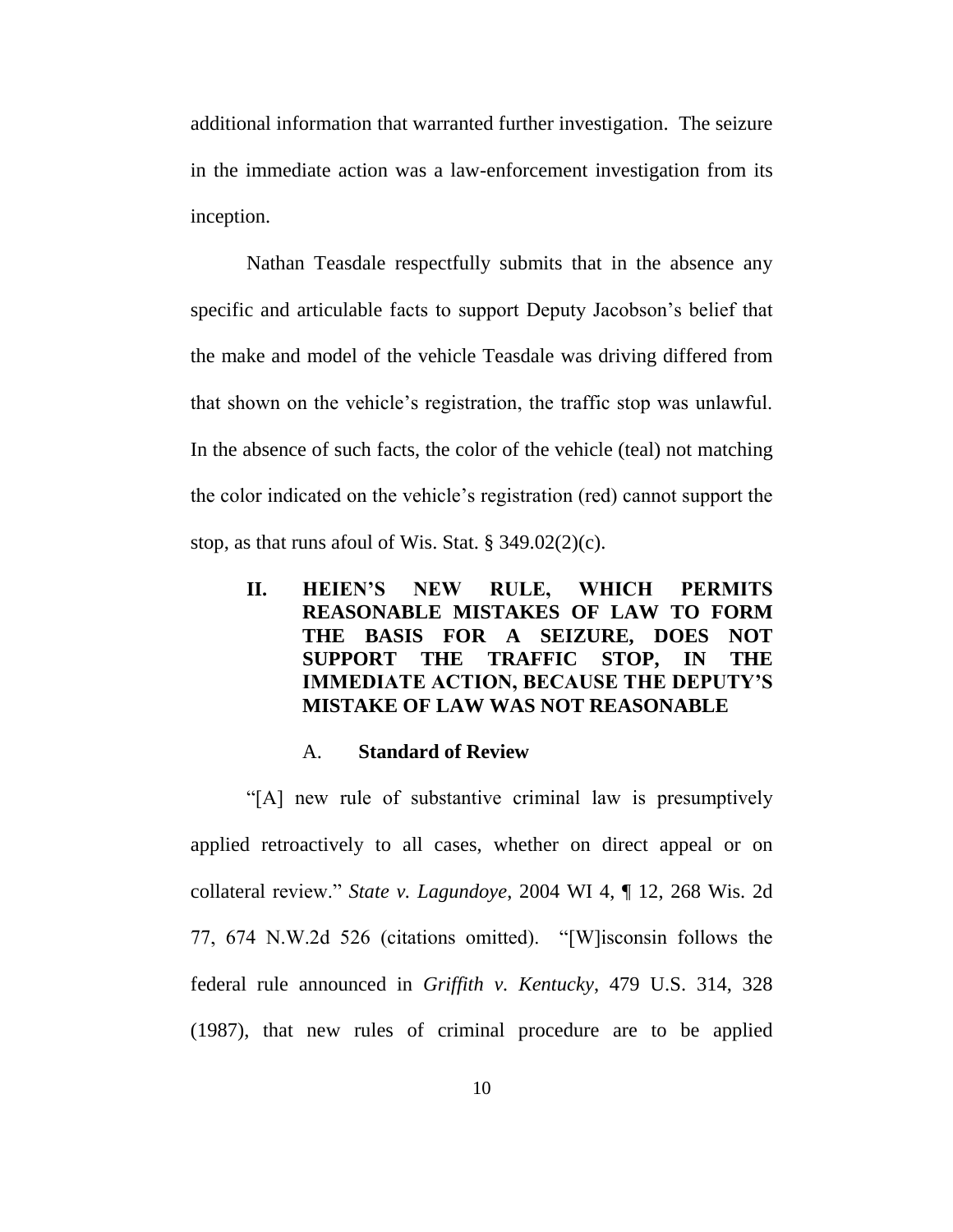retroactively to all cases pending on direct review or non-finalized cases still in the direct appeal pipeline." *Id.* (citations omitted).

#### B. **Legal Authority**

It does not appear to matter whether the holding in *Heien* is properly considered a substantive or procedural rule of criminal law, as *Heien*'s holding seemingly applies in either case. On December 15, 2014, the Supreme Court of the United States issued a decision holding that *reasonable* mistakes of law can justify a traffic stop and seizure under the Fourth Amendment. *Heien v. North Carolina*, 574 U.S. \_\_\_\_, 135 S.Ct. 530 (2014). *Heien* involved a motorist who was detained under a state law related to the proper operation of a vehicle's brake lights. The Court found that the brake light statute was ambiguous and although the motorist did not actually violate the law, the detaining officer's interpretation of the statute was reasonable. The Court held that an officer's mistaken understanding of the scope of a legal prohibition can support the reasonable suspicion necessary to conduct a traffic stop for a traffic violation, so long as the officer's mistake is reasonable. The Court noted that existing precedent provides that reasonable mistakes of fact may provide the reasonable suspicion to support a seizure and went on to posit that "reasonable men make mistakes of law, too, and such mistakes are no less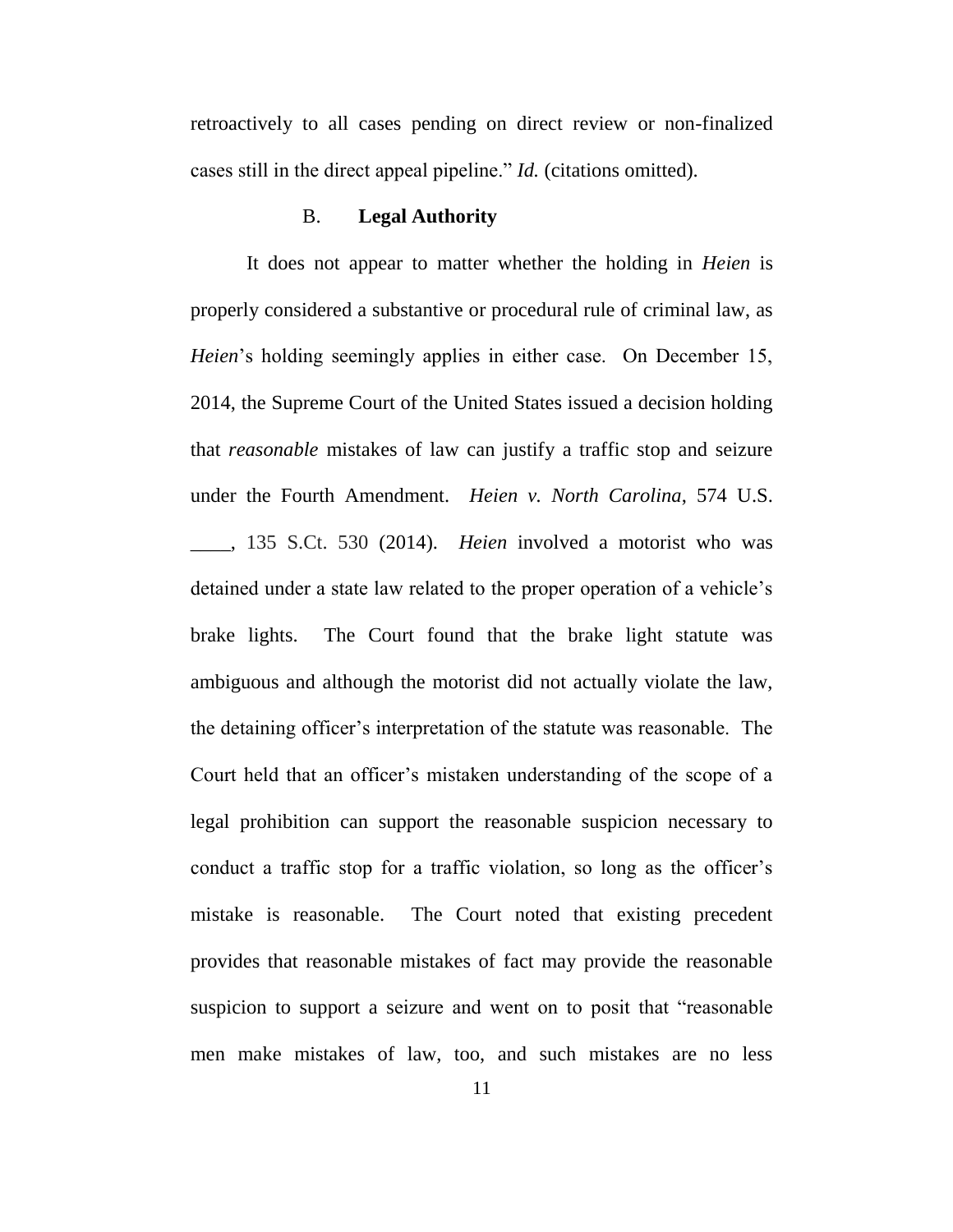compatible with the concept of reasonable suspicion." The Court went on to explain, "The Fourth Amendment tolerates only reasonable mistakes, and those mistakes—whether of fact or of law—must be objectively reasonable. We do not examine the subjective understanding of the particular officer involved." Finally, the Court directed that "[a]n officer can gain no Fourth Amendment advantage through a sloppy study of the laws he is duty-bound to enforce," indicating that an officer's ignorance of a law cannot be reasonable.

## C. **Application**

If this Court finds that Deputy Jacobson lacked specific, articulable, and objective facts on which to base his conclusion that the vehicle driven by Teasdale was a different make and model from that shown on the vehicle's registration, the traffic-stop and seizure of Teasdale can only be supported by the difference in color between the vehicle and the information contained in the vehicle's registration. That would however, be insufficient as in violation of Wis. Stat. § 349.02(2)(c). Deputy Jacobson indicated there were no traffic violations that might have independently justified the seizure.

*Heien* indicates that an officer's lack of knowledge regarding the existence of a law cannot be a reasonable mistake of law. Teasdale submits that the Court of Appeals can reasonably conclude, from the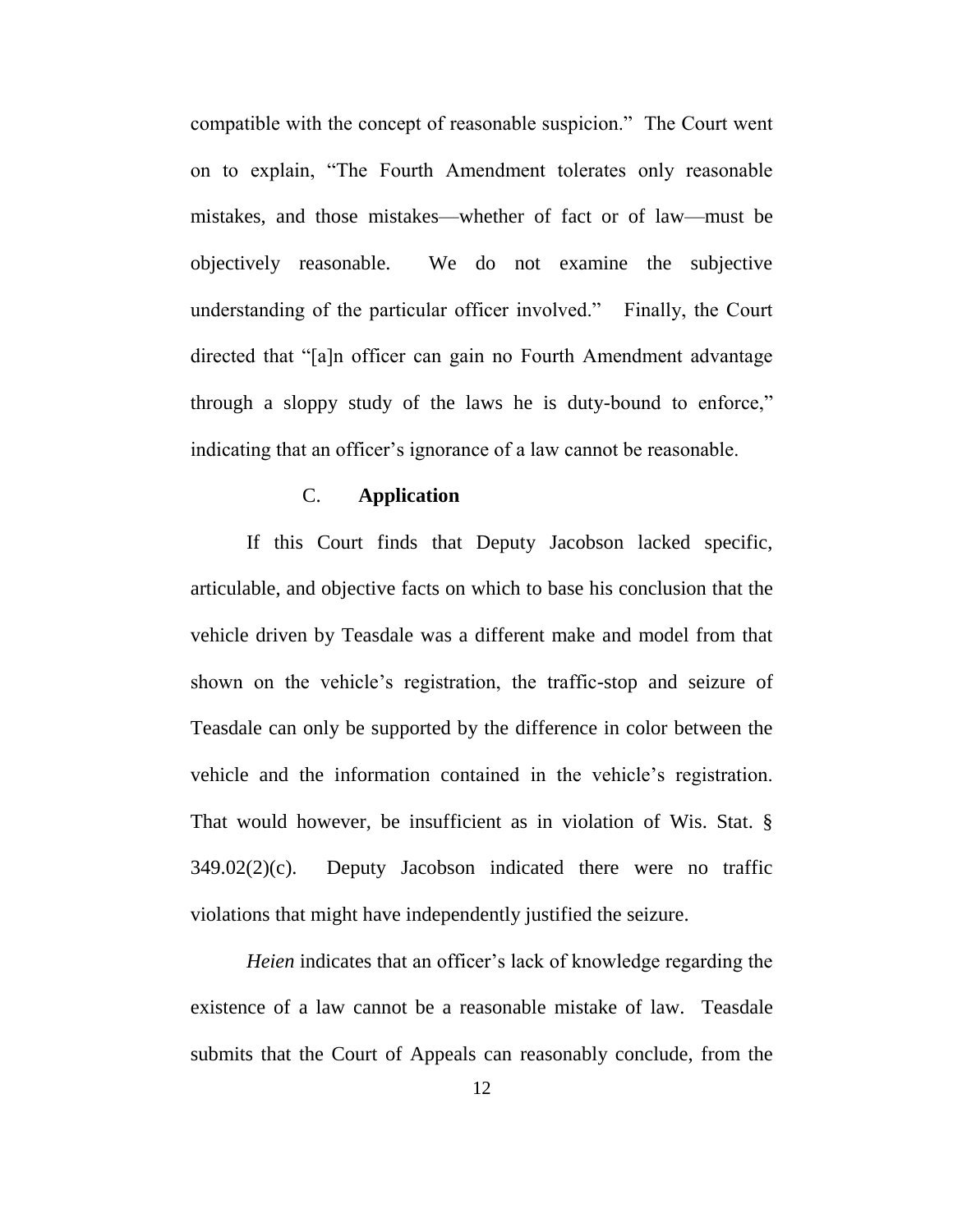record, that the arresting officer in the immediate action, was completely unaware of the existence of Wis. Stat. § 349.02(2)(c), which prohibits a traffic stop made solely on the basis that the vehicle's color does not match the information contained in the records of the vehicle's registration. A mistake of law cannot be deemed reasonable, under *Heien*, where the mistake is one of ignorance, rather than a reasonable misinterpretation of the law's confines.

#### **CONCLUSION**

Nathan Teasdale respectfully submits that there is an insufficient factual basis to support the trial court's finding that Deputy Jacobson made a reasonable mistake of fact in his *subjective* belief that the vehicle driven by Teasdale was a Pontiac Sunfire versus a Chevrolet Cavalier and that the vehicle was therefore improperly registered. The lack of any other valid basis to support the seizure of Teasdale renders the seizure a violation of the Fourth Amendment to the United States Constitution and to Article 1, section 11 of the Wisconsin Constitution.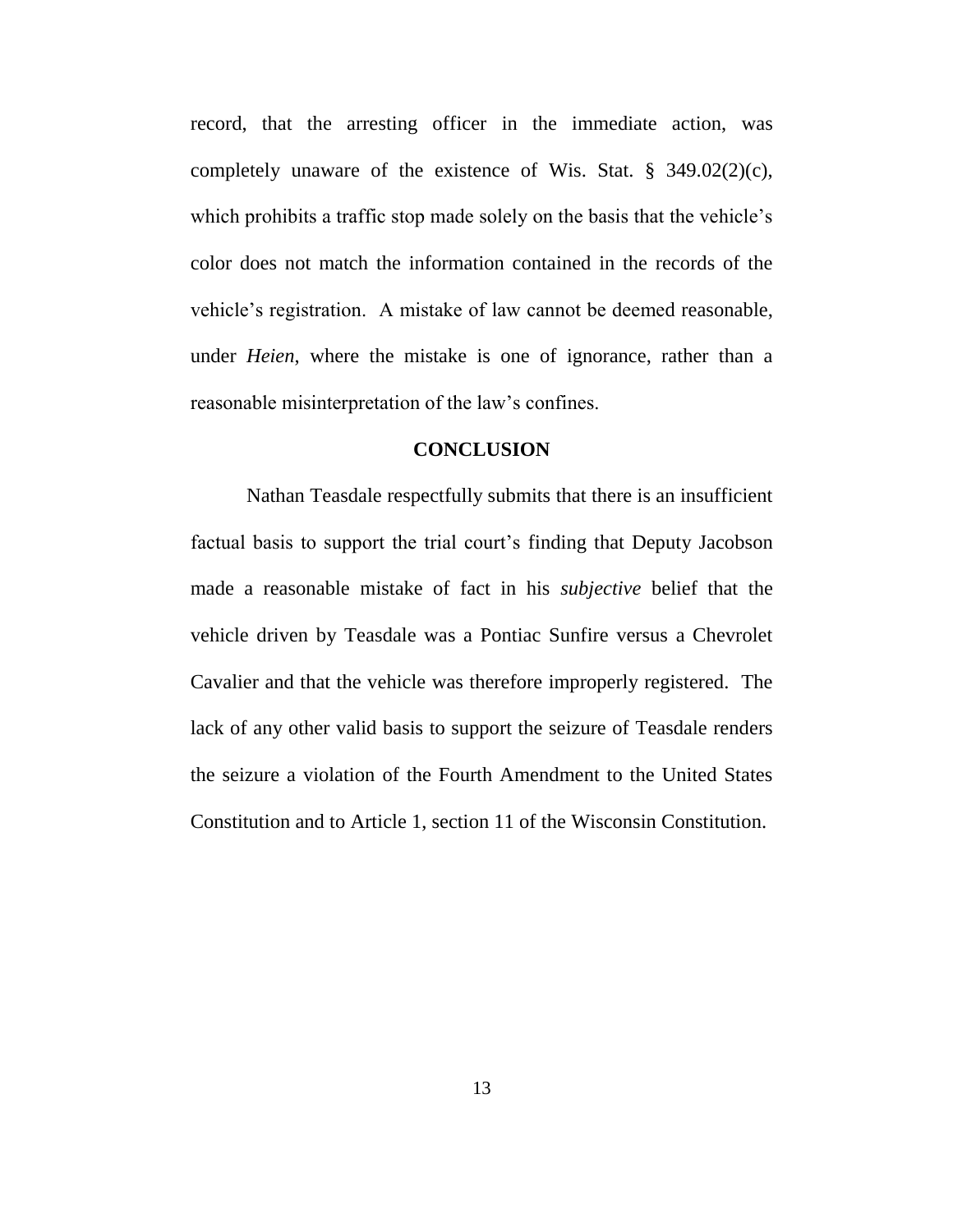The Defendant, Nathan Teasdale, therefore requests this Court

REVERSE the Circuit Court's Order.

Dated this \_\_\_\_\_day of April, 2015.

Respectfully submitted,

KOPP McKICHAN, LLP Attorneys for Defendant-Appellant BY: Luke Steiner State Bar No. 1073053 44 East Main Street P.O. Box 253 Platteville, WI 53818 (608) 348-2615 lukass@kopplaw.net